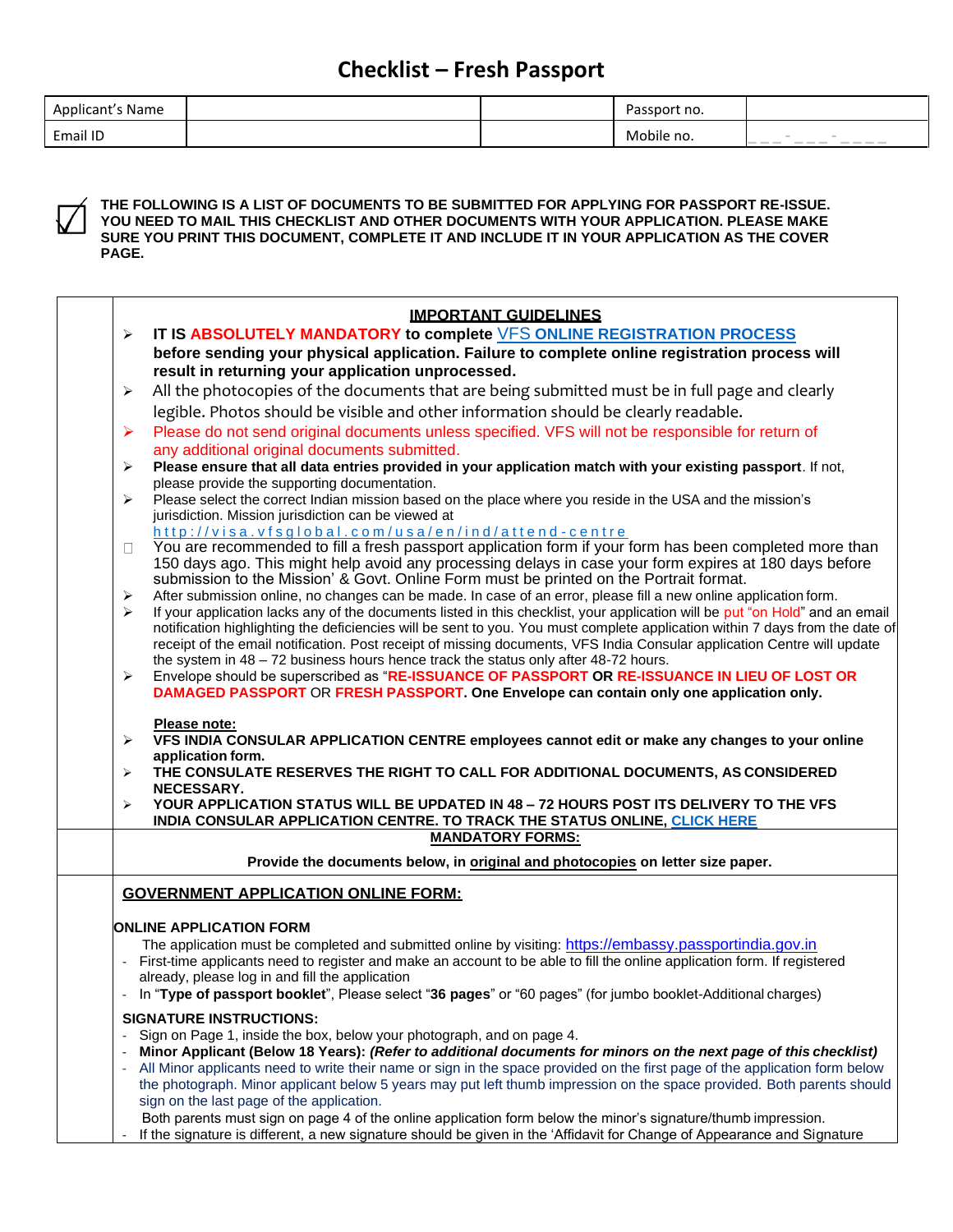| Applicant's Name |  | Passport no. |                                                                                                                                                                                                                                                                                                                                                                                                                                                                                                             |
|------------------|--|--------------|-------------------------------------------------------------------------------------------------------------------------------------------------------------------------------------------------------------------------------------------------------------------------------------------------------------------------------------------------------------------------------------------------------------------------------------------------------------------------------------------------------------|
| Email ID         |  | Mobile no.   | $\sim$<br>$- - -$<br>$\frac{1}{2} \left( \frac{1}{2} \right) \left( \frac{1}{2} \right) \left( \frac{1}{2} \right) \left( \frac{1}{2} \right) \left( \frac{1}{2} \right) \left( \frac{1}{2} \right) \left( \frac{1}{2} \right) \left( \frac{1}{2} \right) \left( \frac{1}{2} \right) \left( \frac{1}{2} \right) \left( \frac{1}{2} \right) \left( \frac{1}{2} \right) \left( \frac{1}{2} \right) \left( \frac{1}{2} \right) \left( \frac{1}{2} \right) \left( \frac{1}{2} \right) \left( \frac$<br>---<br>- |

| <b>ADDRESS INSTRUCTIONS:</b>                                                                                                                                                                                                                                                                                                                                                                                                                                                                                                                                                                                                                                                                                                                                                                                                                                                                                                                                                                                                                                                                                                                                                                                                                                                                                                                                                                                                                                                                                                                 |
|----------------------------------------------------------------------------------------------------------------------------------------------------------------------------------------------------------------------------------------------------------------------------------------------------------------------------------------------------------------------------------------------------------------------------------------------------------------------------------------------------------------------------------------------------------------------------------------------------------------------------------------------------------------------------------------------------------------------------------------------------------------------------------------------------------------------------------------------------------------------------------------------------------------------------------------------------------------------------------------------------------------------------------------------------------------------------------------------------------------------------------------------------------------------------------------------------------------------------------------------------------------------------------------------------------------------------------------------------------------------------------------------------------------------------------------------------------------------------------------------------------------------------------------------|
| Please ensure to mention 1 Indian and 1 USA address in the online application form.                                                                                                                                                                                                                                                                                                                                                                                                                                                                                                                                                                                                                                                                                                                                                                                                                                                                                                                                                                                                                                                                                                                                                                                                                                                                                                                                                                                                                                                          |
|                                                                                                                                                                                                                                                                                                                                                                                                                                                                                                                                                                                                                                                                                                                                                                                                                                                                                                                                                                                                                                                                                                                                                                                                                                                                                                                                                                                                                                                                                                                                              |
| For Minors:<br>Mandatory: Annexure D: Original - Notarized (with Stamp and Notary Signatory)- Cickheretodownload<br>Copy passports of both parents;<br>Copy of one of the following documents of both parents: Green Card, Valid Visa, Work permit/Study permit, I-<br>$\bullet$<br>797 A Approval Notice, or Recently expired visa or I-797A Approval notice together with I-797C Receipt notice<br>for filing of a request for extension before the expiry of visa or I-797A<br>Mandatory: Annexure E ( In Original): Click here to download<br>Mandatory: Affidavit for change of appearance & Signature -Original - Notarized (with Stamp and Notary<br>Signatory)<br>For single parent/ guardian or adoption/separation cases, or if one parent has not given consent, please also fill<br>Annexure C ( If applicable): Click here to download<br>For Adults:<br>Mandatory: Annexure E ( In Original): Click here to download<br>- Mandatory: Affidavit for change of appearance & Signature -Original - Notarized (with Stamp and Notary<br>Signatory) - click here to download                                                                                                                                                                                                                                                                                                                                                                                                                                                        |
| BIRTH CERTIFICATE - FOR MINORS (COPY) - MANDATORY                                                                                                                                                                                                                                                                                                                                                                                                                                                                                                                                                                                                                                                                                                                                                                                                                                                                                                                                                                                                                                                                                                                                                                                                                                                                                                                                                                                                                                                                                            |
| Mandatory: VALID STATUS IN THE USA: Please submit the below documents as applicable, in Color - copy &<br>Notarized (with Stamp and Notary signature;<br>Valid Green Card,<br>Valid Visa,<br>EAD<br>Valid I-797A Approval Notice,<br>$\blacksquare$<br>Valid Work permit/Study Permit, OR<br>Recently expired Visa or I-797A Approval notice together with I-797C Receipt Notice for filing of a request for extension<br>before the expiry of Visa or I-797A. Notarized copy of proof of extension, If your B1/B2 is expired and have a receipt for<br>extension of stay or an approval for extension of stay.<br>Notarized hotel bill - If the customer on L1/L3 staying in a hotel for a project for the past couple of months and don't have<br>the address proof or state ID.                                                                                                                                                                                                                                                                                                                                                                                                                                                                                                                                                                                                                                                                                                                                                           |
| Mandatory: PROOF OF ADDRESS in (Color-copy, Notarized (with Stamp and Notary signature)<br>Proof of address must match with the present address as per application: (any ONE of the below documents)<br>State Issued ID OR<br>Driving license OR<br>Utility Bill - Water (should be recent, no more than 3 months old) OR<br>Utility Bill - Gas (should be recent, no more than 3 months old) OR<br>Utility Bill - Electricity (should be recent, no more than 3 months old) OR<br>Valid Lease Agreement (Either main page of lease which has the address, or the signature page need to be<br>notarized) OR<br>Mortgage (Either main page of lease which has the address, or the signature page need to be notarized) OR<br>Income Tax return OR<br>For College/University Students living on campus in University housing/dormitories, a letter from your institution<br>on the institution letterhead explaining the exact address that you presently reside in will suffice. OR<br>Marriage Certificate in case the address in spouse's name, birth certificate of child in case of minor applicant<br>along with parent's address proof. OR<br>In case of applicant residing with parents/children/ relatives, a notarized undertaking from them with one of the<br>copies of address proof as indicated above. OR<br>-In case of applicant residing in a hotel or temporary lodging for a short period of time and does not have a --<br>permanent address proof, then can submit copy of notarized hotel bills as proof of residence. |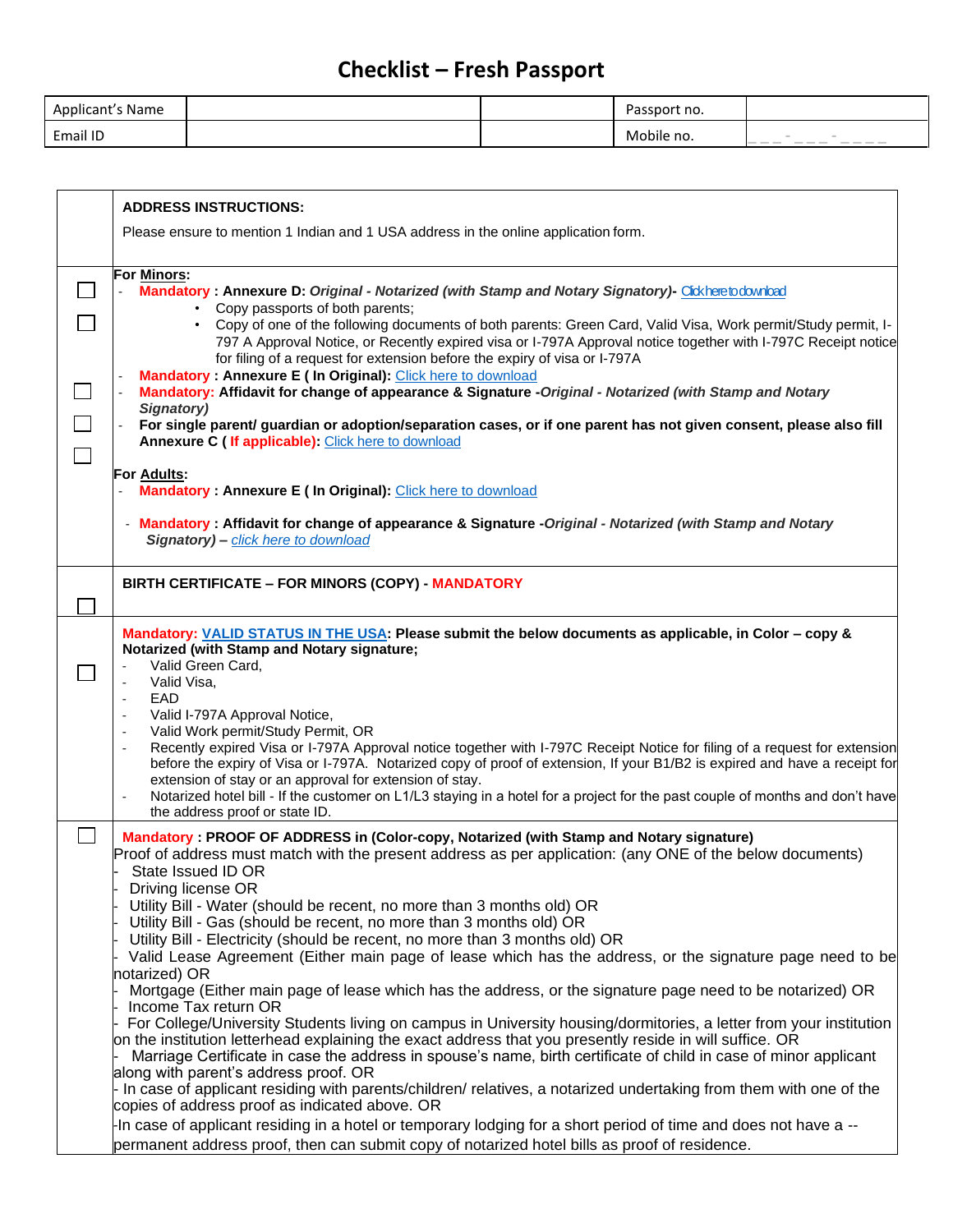| Applicant's Name |  | Passport no. |                                                                                                                                                                                                                                                                                                                                                                                                                                                                                                                                              |
|------------------|--|--------------|----------------------------------------------------------------------------------------------------------------------------------------------------------------------------------------------------------------------------------------------------------------------------------------------------------------------------------------------------------------------------------------------------------------------------------------------------------------------------------------------------------------------------------------------|
| Email ID         |  | Mobile no.   | <b>STAR</b><br>$- - -$<br>-<br>___<br>$\frac{1}{2} \left( \frac{1}{2} \right) \left( \frac{1}{2} \right) \left( \frac{1}{2} \right) \left( \frac{1}{2} \right) \left( \frac{1}{2} \right) \left( \frac{1}{2} \right) \left( \frac{1}{2} \right) \left( \frac{1}{2} \right) \left( \frac{1}{2} \right) \left( \frac{1}{2} \right) \left( \frac{1}{2} \right) \left( \frac{1}{2} \right) \left( \frac{1}{2} \right) \left( \frac{1}{2} \right) \left( \frac{1}{2} \right) \left( \frac{1}{2} \right) \left( \frac$<br>$\overline{\phantom{a}}$ |

| -Please note – expired documents like lease/ driving license copies are not acceptable. Please provide alternate<br>valid documents                                                                                                                                                                                                                                                                                                              |
|--------------------------------------------------------------------------------------------------------------------------------------------------------------------------------------------------------------------------------------------------------------------------------------------------------------------------------------------------------------------------------------------------------------------------------------------------|
| NOTE: DO NOT CUT YOUR DRIVER'S LICENCE COPY DOWN TO SMALLER SIZE Important: PO BOX number is NOT<br>ACCEPTABLE as valid Proof of address                                                                                                                                                                                                                                                                                                         |
| <b>Mandatory: PHOTOGRAPH SPECIFICATIONS:</b><br>2 photos of size 51mm x 51 mm.<br>Photos must be compliant with specifications; Affix 01 photograph on Govt. form and 01 on change of appearance form                                                                                                                                                                                                                                            |
| To know more about photo specifications – Please click here                                                                                                                                                                                                                                                                                                                                                                                      |
| <b>Mandatory: INDIAN PASSPORT: ORIGINAL REQUIRED</b>                                                                                                                                                                                                                                                                                                                                                                                             |
| Please provide copies of the first five and last two pages of your current passport along with original passport                                                                                                                                                                                                                                                                                                                                 |
| <b>Mandatory: FEE PAYMENTS AND COURIER ENVELOPES</b>                                                                                                                                                                                                                                                                                                                                                                                             |
| Complete the process online on VFS INDIA CONSULAR APPLICATION CENTRE's website to send your application and<br>requisite documents. Don't forget to enclose the Application confirmation receipt and enclose the acceptable pre-paid label, if<br>you opt to use your own courier labels. Both Pre-paid labels or VFS offered courier label return address must match with the<br>address proof submitted and mentioned on the application form. |
| To complete the questionnaire & create a profile: Click here to proceed                                                                                                                                                                                                                                                                                                                                                                          |
| If paying by Money order or Banker's check then it should be made in favor of "VFS Services (USA) Inc. You must write<br>govt. Application number on the front or back of money order or banker check. PERSONAL CHECKS ARE NOT<br><b>ACCEPTABLE</b>                                                                                                                                                                                              |
| <b>Mandatory: PARENTS LEGAL STATUS (In case of Minor)</b>                                                                                                                                                                                                                                                                                                                                                                                        |
| Copy of passports of both parents; and – Self Attested                                                                                                                                                                                                                                                                                                                                                                                           |
| Notarized copy of valid legal status of both parents<br>$\bullet$                                                                                                                                                                                                                                                                                                                                                                                |
| <b>Mandatory: CHECKLIST</b>                                                                                                                                                                                                                                                                                                                                                                                                                      |
| - 1 Checklist (original) to be printed and enclosed with your application                                                                                                                                                                                                                                                                                                                                                                        |
| ADDITIONAL MANDATORY DOCUMENTS AND ANNEXURE FOR LOST AND DAMAGED PASSPORT:<br>Send additional documents based on your requirements                                                                                                                                                                                                                                                                                                               |
| <b>POLICE REPORT (Self-Attested Copy)</b>                                                                                                                                                                                                                                                                                                                                                                                                        |
| In case of Loss passport - Police report with the name of the applicant (s) and reference of the lost document (s) (e.g. Passport): NOTE:<br><b>CURRENT POLICE REPORT MUST NOT BE MORE THAN 6 MONTHS OLD</b>                                                                                                                                                                                                                                     |
| Mandatory: Annexure - F - Click here to download                                                                                                                                                                                                                                                                                                                                                                                                 |
| ADDITIONAL MISCELLANEOUS DOCUMENTS AND FORMS AS APPLICABLE:<br>Send additional documents based on your requirements                                                                                                                                                                                                                                                                                                                              |
|                                                                                                                                                                                                                                                                                                                                                                                                                                                  |
| INDIAN ADDRESS PROOF (If Applicants wants to add/Change Indian Address) – Self Attested copy<br>Aadhar Card                                                                                                                                                                                                                                                                                                                                      |
| <b>OR</b><br>Recent Bank Statement from Government bank (Should<br>have affixed photograph)<br><b>OR</b><br>Driver's license                                                                                                                                                                                                                                                                                                                     |
| <b>OR</b>                                                                                                                                                                                                                                                                                                                                                                                                                                        |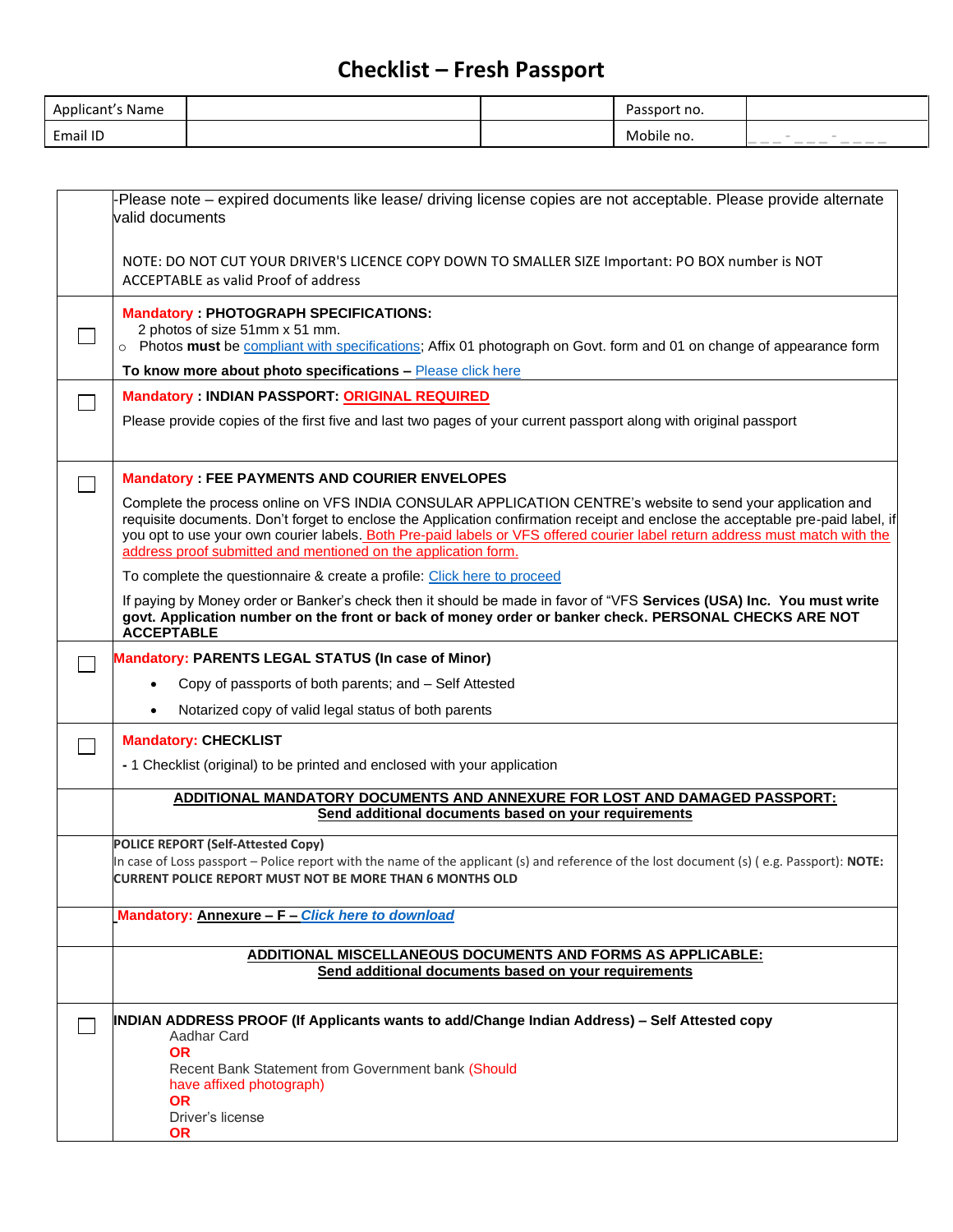| Applicant's Name |  | Passport no. |                                                                                     |
|------------------|--|--------------|-------------------------------------------------------------------------------------|
| Email ID         |  | Mobile no.   | $- - - -$<br>-<br>$\overline{\phantom{a}}$<br>- -<br>$\frac{1}{2}$<br>$\frac{1}{2}$ |

|             | Utility bill not older than 3 months<br>OR.                                                                                                                                                                                                                                                                                                                                                                                                                                                                                                                                                                                                                             |
|-------------|-------------------------------------------------------------------------------------------------------------------------------------------------------------------------------------------------------------------------------------------------------------------------------------------------------------------------------------------------------------------------------------------------------------------------------------------------------------------------------------------------------------------------------------------------------------------------------------------------------------------------------------------------------------------------|
|             | <b>Voter Card ID</b><br><b>OR</b><br>Copy of Ration card which has the parents name – Should have names of applicant and parents<br>OR.                                                                                                                                                                                                                                                                                                                                                                                                                                                                                                                                 |
|             | Copy of Photo passbook of PSU Bank<br><b>OR</b>                                                                                                                                                                                                                                                                                                                                                                                                                                                                                                                                                                                                                         |
|             | Copy of Parents Passport copy as their name is on the applicant passport<br><b>OR</b>                                                                                                                                                                                                                                                                                                                                                                                                                                                                                                                                                                                   |
|             | Parents or relatives address of Indian address proof (any one address proof as indicated above)                                                                                                                                                                                                                                                                                                                                                                                                                                                                                                                                                                         |
|             | AFFIDAVIT OF NAME CHANGE (Original -Notarized (with Stamp and Notary Signature) - Click here to download                                                                                                                                                                                                                                                                                                                                                                                                                                                                                                                                                                |
|             | CHANGE IN PARENT'S NAME (Self-Attested copy)<br>If you wish to change your parents name then to provide two supporting public documents in India, such as Passport copy,<br>Aaadhar Card, Voter Card or PAN Card, Educational Qualification Certificate etc. with the parents' new names                                                                                                                                                                                                                                                                                                                                                                                |
| $\boxtimes$ | NEWSPAPER ADVERTISEMENT (Self-Attested copy)<br>In circumstances (other than marriage, remarriage, or divorce) for change of name, the applicant (both male and female)<br>should furnish the following documents:<br>1. Submit the full page of the below mentioned clearly showing the date, name of the News Paper and the content<br>a. Publication in a National daily in India                                                                                                                                                                                                                                                                                    |
|             | and<br>b. Publication in a National daily in the USA or the Gazette notification of the concerned State Government, as the case may<br>be:<br>2. At least two public/school documents issued in the desired/applied changed the name to ascertain that the applicant has<br>changed his/her name                                                                                                                                                                                                                                                                                                                                                                        |
|             | COURT ORDER ISSUED BY JUDICIAL OFFICER (Self-Attested Copy)<br>A court order issued by a judicial officer, not below the rank of 1st Class Magistrate in India OR a Competent Authority (issues an<br>amendment or correction in the date/place of birth of the applicant. The Competent Authority issuing the amending order should be the<br>same authority whose certification was submitted at the time of the issue of the original passport. The<br>Competent Authority in such cases can be Municipal Authorities (for date/place of birth and Educational Board Authority (for date of<br>birth). Birth Certificate issued by Government/Municipal authorities. |
|             | BIRTH CERTIFICATE OR SCHOOL LEAVING CERTIFICATE (Self-Attested)<br>Birth certificate/ School leaving certificate having the correct name of father/mother                                                                                                                                                                                                                                                                                                                                                                                                                                                                                                               |
|             | <b>INDIAN ADDRESS (Self-Attested Copy)</b><br>Applicants must write their Indian address / last known Indian address in the Passport Application Form. This could be in either the 'To be<br>printed on Passport' or 'Other Address Details' columns or the same Indian address can be mentioned in both the columns.                                                                                                                                                                                                                                                                                                                                                   |

### **(Signature of the Applicant)**